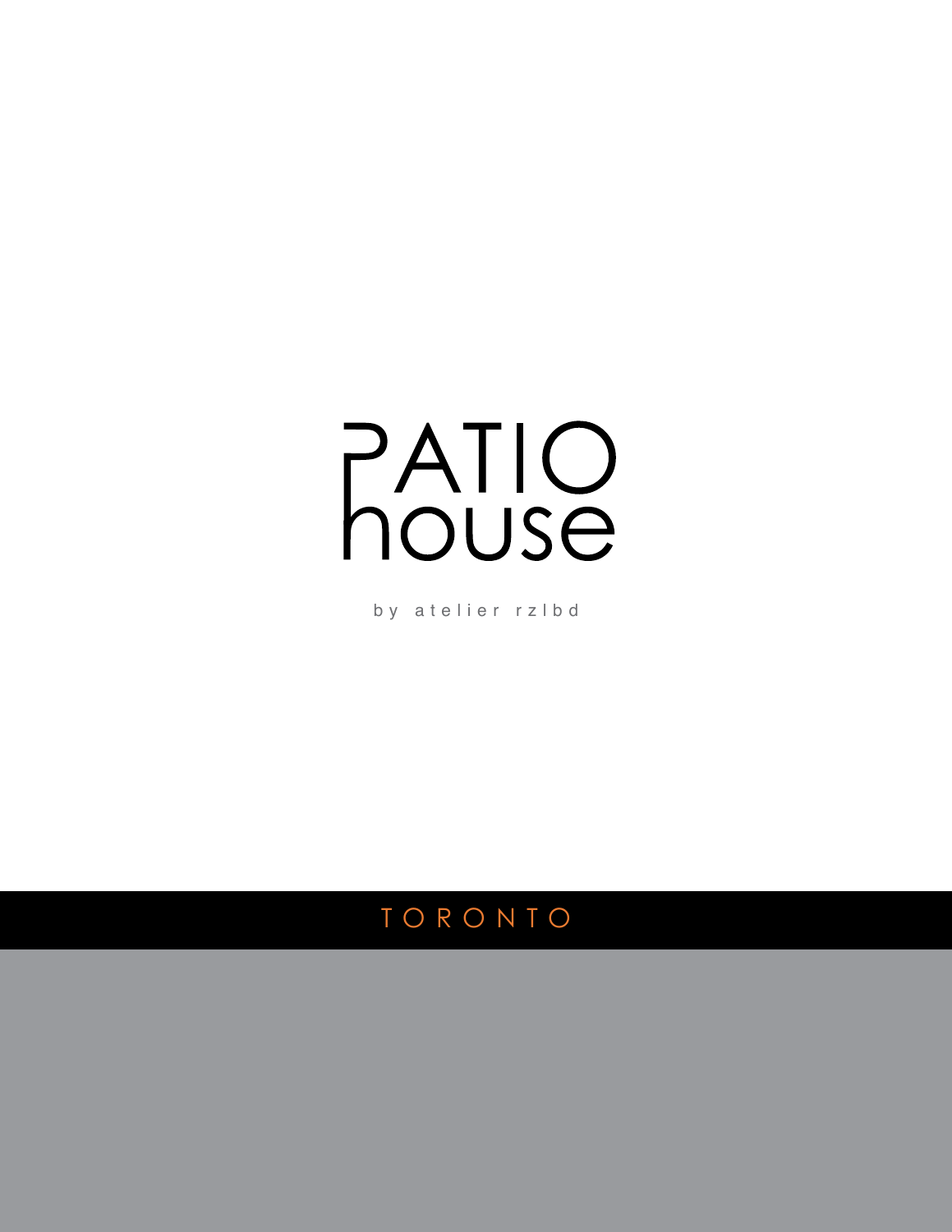

presented by paul johnston, unique urban homes salesperson, right at home realty inc broker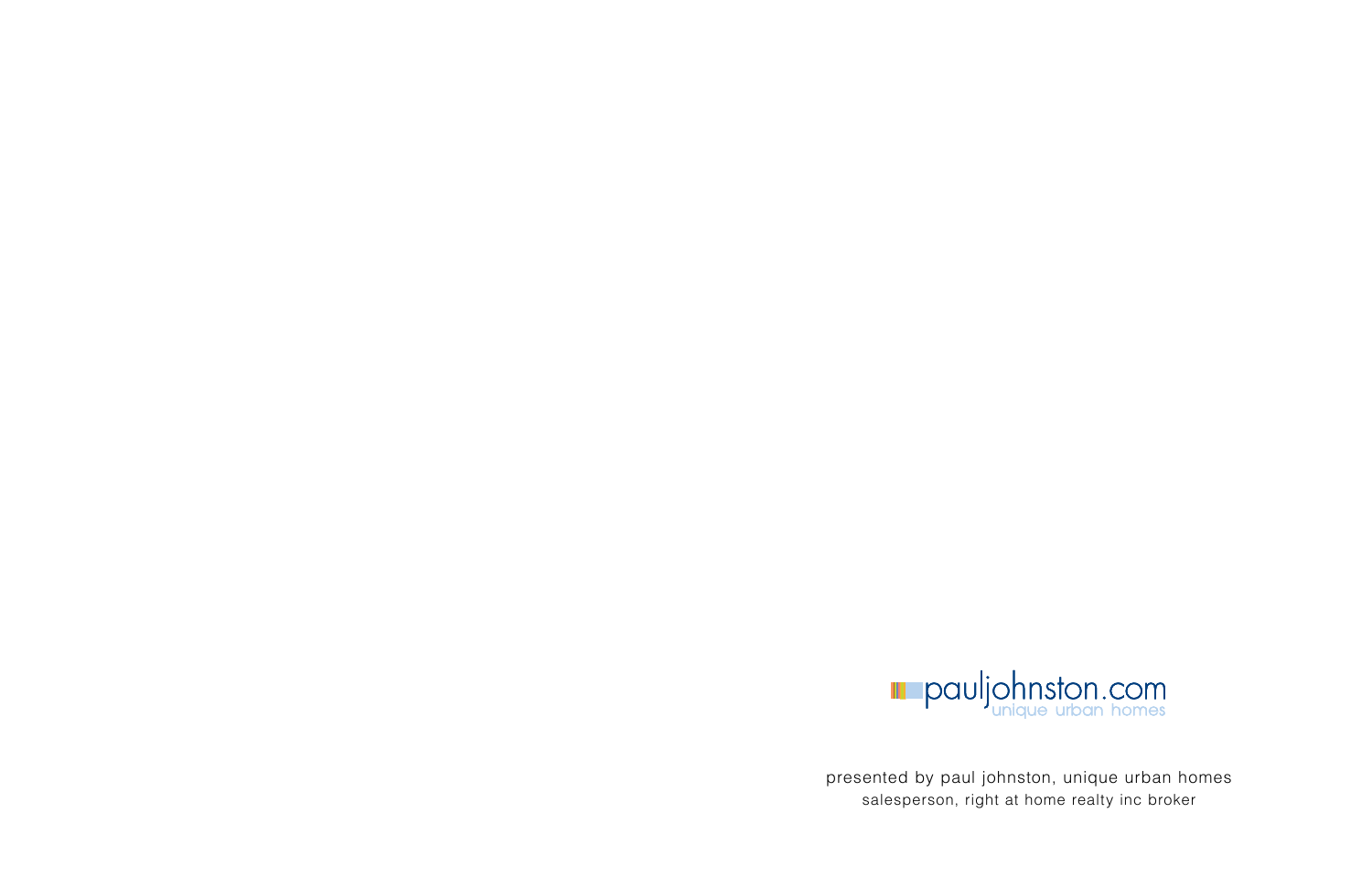

It is impossible to deny that our sense of home<br>has evolved. It has grown, I believe, to reflect t is impossible to deny that our sense of home a desire for simplicity and an elegance of space that encourages calm in an otherwise fairly hectic world.

It is an evolution well past due - a yearning to embrace modern residences as emblematic of the governing style and sophistication of our time. Homes that reflect the architectural persuasions of the current generation, reflecting the ideals and tendancies that surround us internationally. Homes, too, that embrace our continued craving for extensive natural light, for quality of space over sheer quantity, for a challegne to the conventional, arbitrary divide between rooms, and ultimately the blurring of some of the strict constructs of what separates the personal from the public. Patio House takes this further, by also celebrating the transition from inside to outside, by proposing these wonderful patio rooms that help define the home's place in the nieghbourood.

What is most striking to me about the latest home by reza aliabadi is the completeness of his vision, expressed here in a home that is build boldly for family life, while affording the private spaces we all admire. The utterly distinctive staircase - a floating glass stair raised to sculptural masterpiece - feels to me like a sleek conduit for family communication, rising as it does from the lowest level to the top. It seems to insist on conversation, of an opening of the space for ideas to breath and families to get on with the business of being together. It reminds me of leaning over the banister to ask when dinner would be ready, but here it's accomplished with modern flair that I never would have imagined in my youth.

I welcome you to this most remarkable residence.

Paul Johnston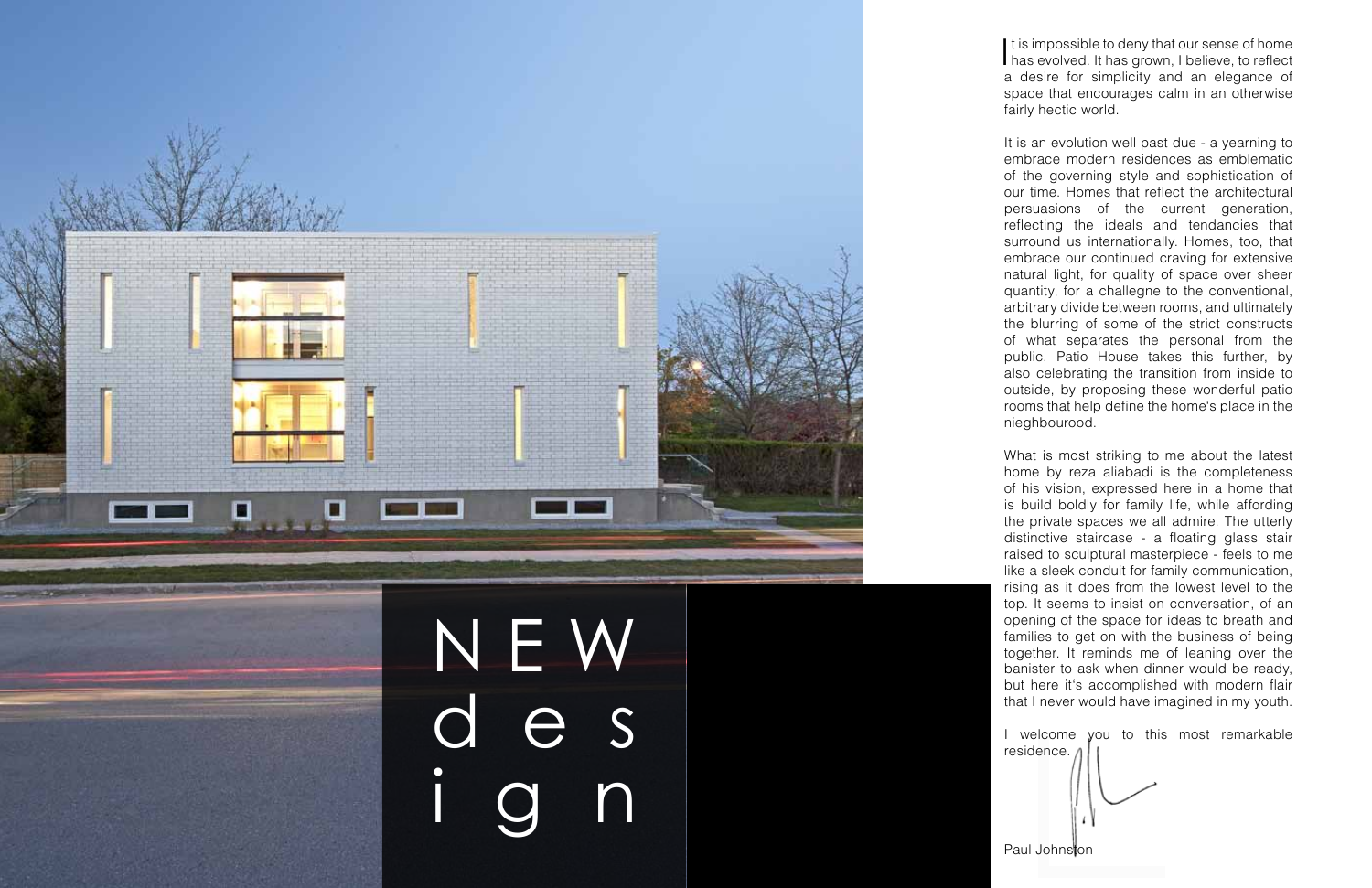# FROM THE ARCHITECT

### Reza Aliabadi

Patio House, located in the Nortown area in Toronto, Ontario, is a minimalist two-storey wood structure house, which carefully responds to three major questions: the needs of the residents, the situation of the site, and the environmental concerns. Being located in a corner lot, the building maintains a presentable façade for the residential street while controlling sun exposure from the west. This strategy has been achieved by inserting a dynamic series of linear windows in the white brick façade and extracting a box from the monolithic geometry to create the patio.

The patio acts as a buffer space<br>between the west façade and the interior spaces of the house while allowing natural light to travel into the house and creating a visual connection between the interior divisions. The operable glazing in the patio adds the area to the interior rooms of the house i.e. kitchen and family room on the ground floor and the master bedroom on the upper level. The patio zone blurs the edge between the exterior and the interior while creating an in-between situation in severe weather conditions of winter and summer times. It becomes a getaway from the conditioned air of inside and the severe temperature of outside leaving you to decide whether you are inside or outside of the house.



ARCHITECT **Reza Aliabadi**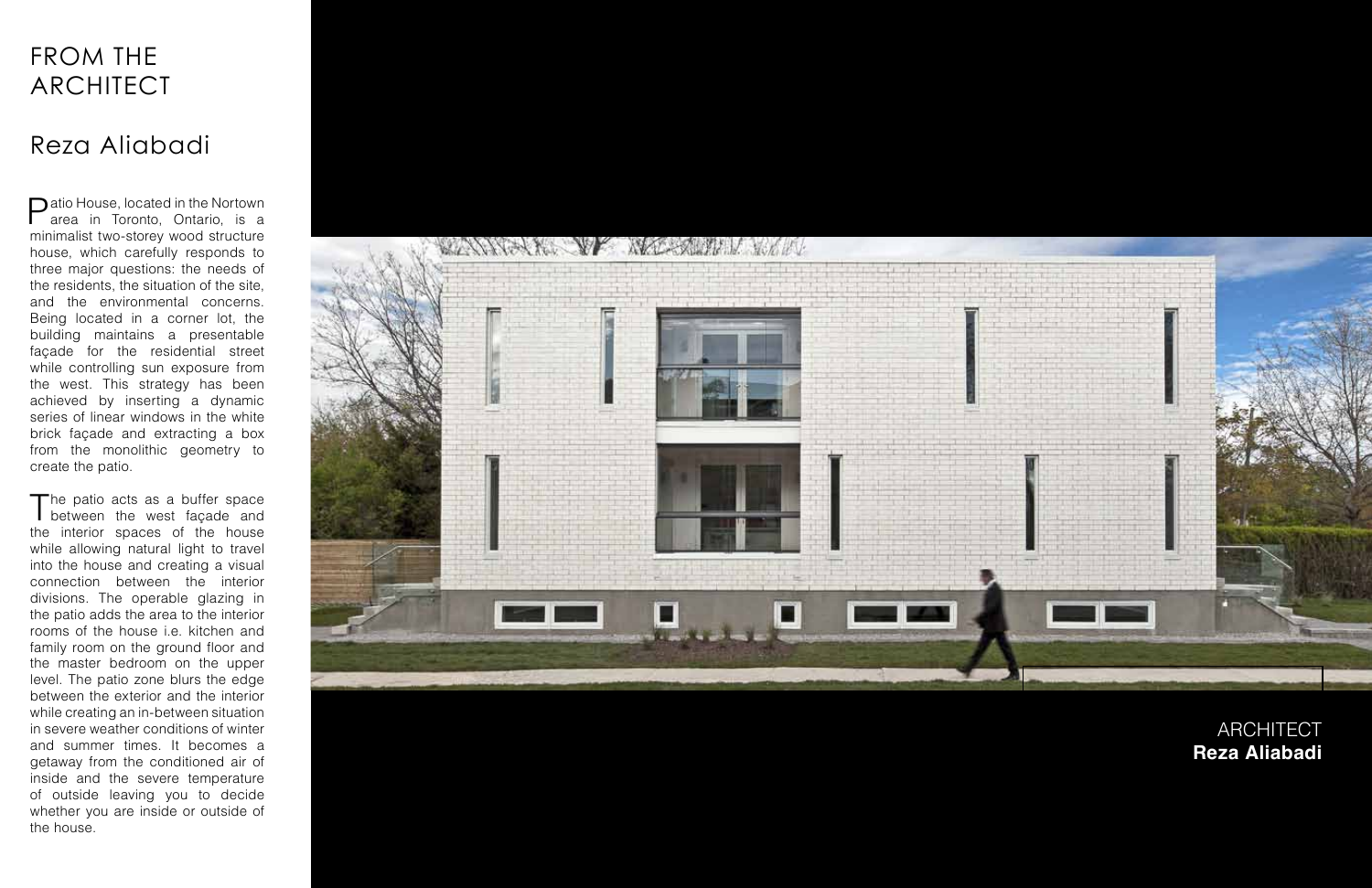OPEN PLAN The mainfloor's open floorplan encourages flexible use, by providing many options for the placement of turniture. You are free to determine the scope and nature of your dining and living room areas.

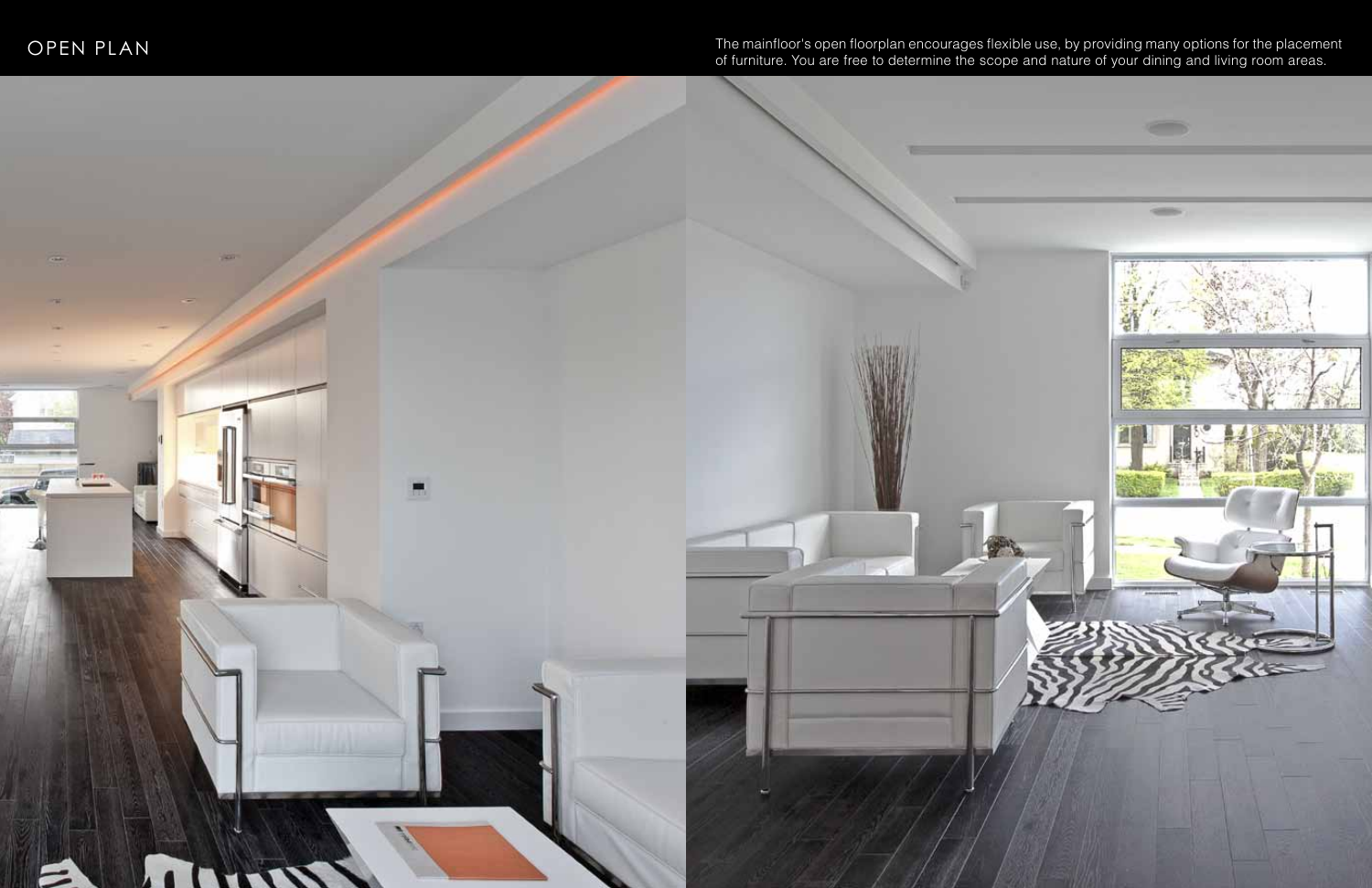

 $\bigcirc$  an the ground floor a continuous airy space washed with natural light is divided into four public zones, which gradually become more private as it reaches the end of the house. A linear orange accent light on the ceiling responds to the orange tiles of the patio and the orange quartz backsplash of the kitchen decorating the interior of the house by emphasizing its continuous linear design and connection between the living room, the kitchen, and the family room. The entry foyers, service rooms, staircase and the patio are carefully stacked in a linear row to avoid any disturbance to the remainder of the house.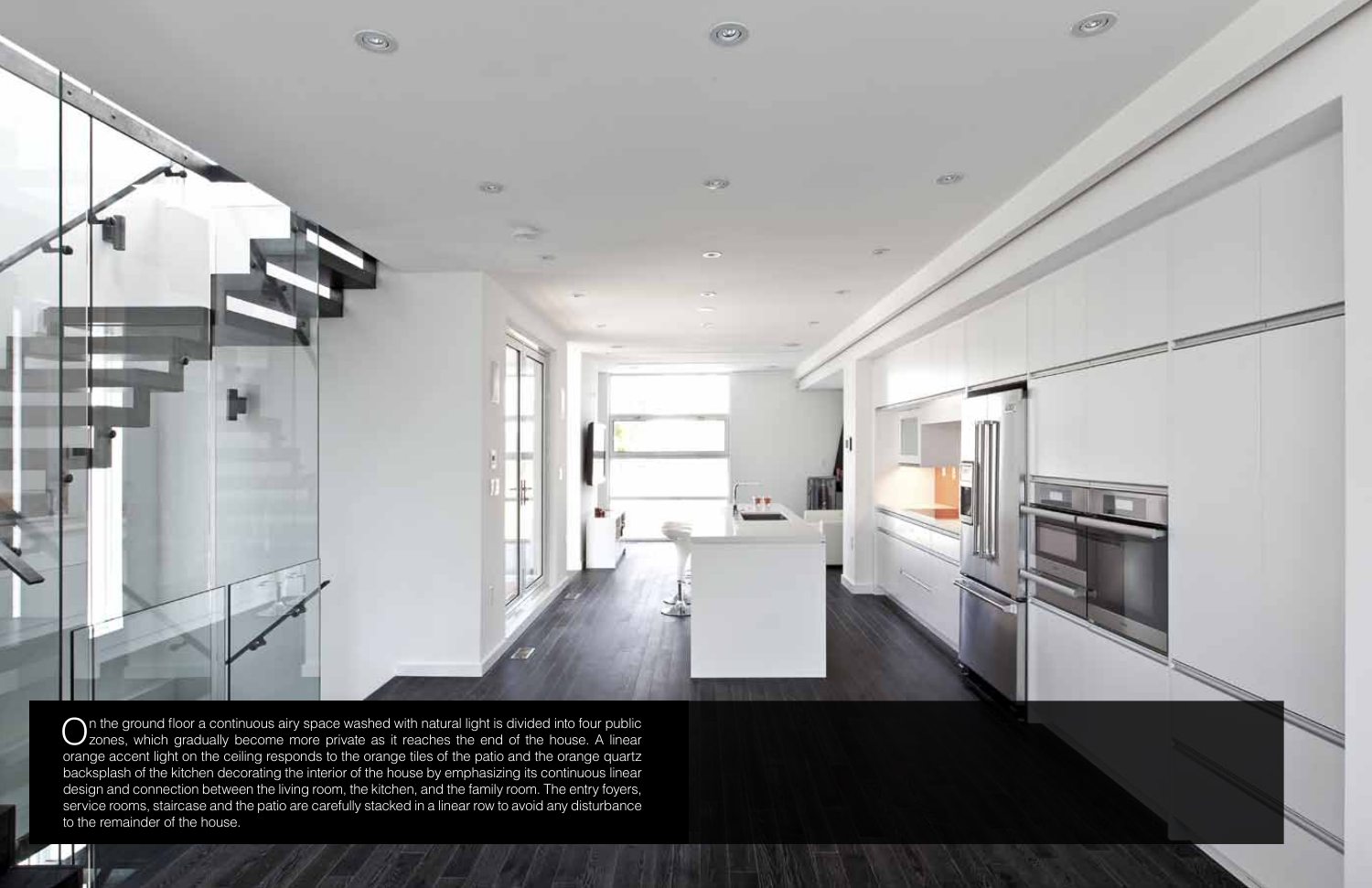



#### CUSTOM STAIR

The detached staircase built by unfinished hot rolled metal sheets appears as a stand-alone sculpture<br>and animates the space by creating a suspended movement experience throughout the house. Tempered glass sheets circulating around the stairs travel towards the skylight in the ceiling where they discover natural light and carefully carry the dancing light to rest on the basement floor where it transforms into a soften blanket of light protected by hovering sheets of glass.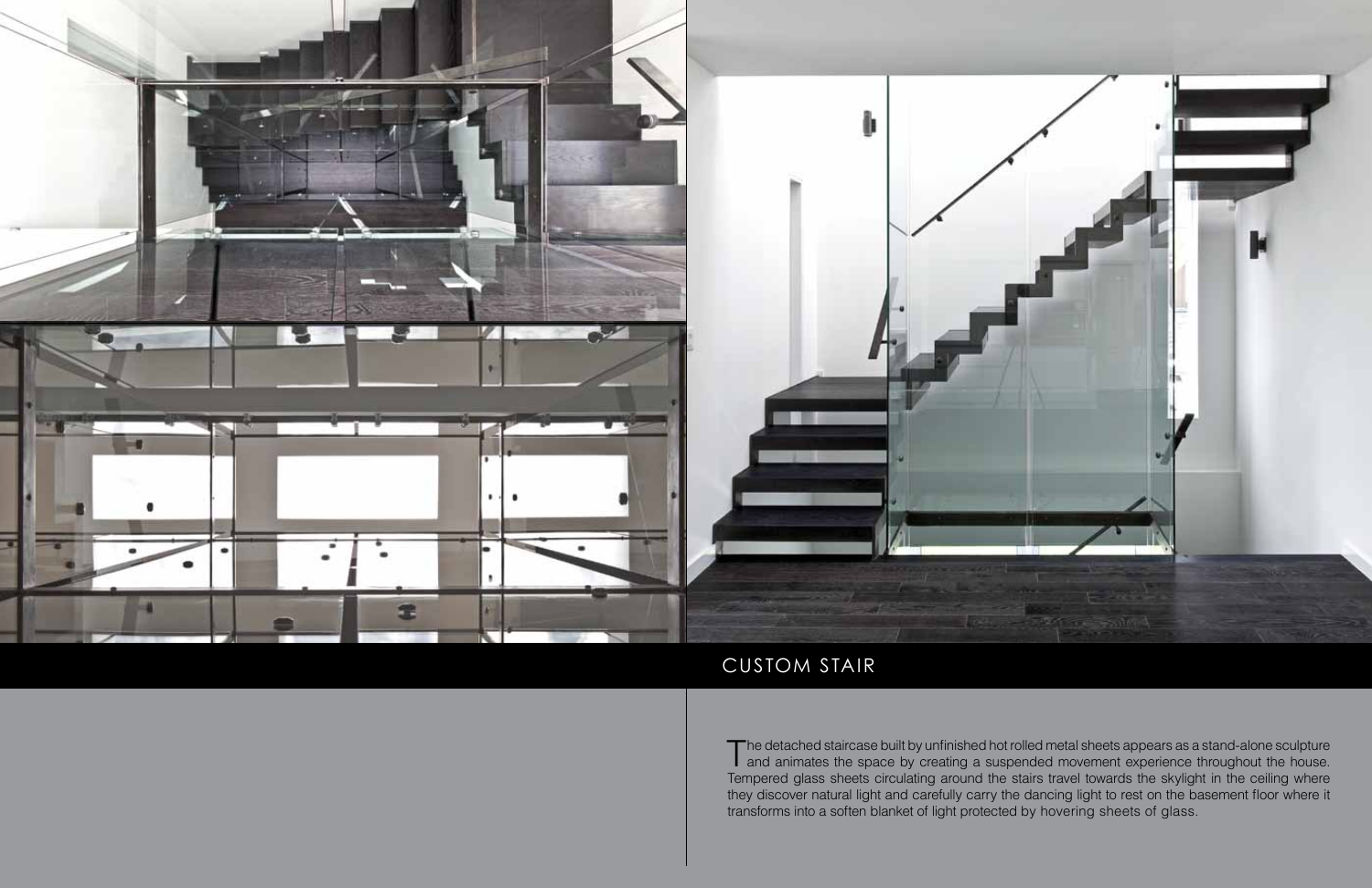# THE KITCHEN

Patio House features an expansive kitchen located in the core of the home. It's here, in this large linear space, that premium appliances have been paired with solid surface countertops to create a sleek, elegant space. An ubundance of cabinetry provides superb storage for both day-to-day items and more precious belongings, reducing the need for a main floor buffet or cabinet. This attention to storage and simplicity is found throughout the home.

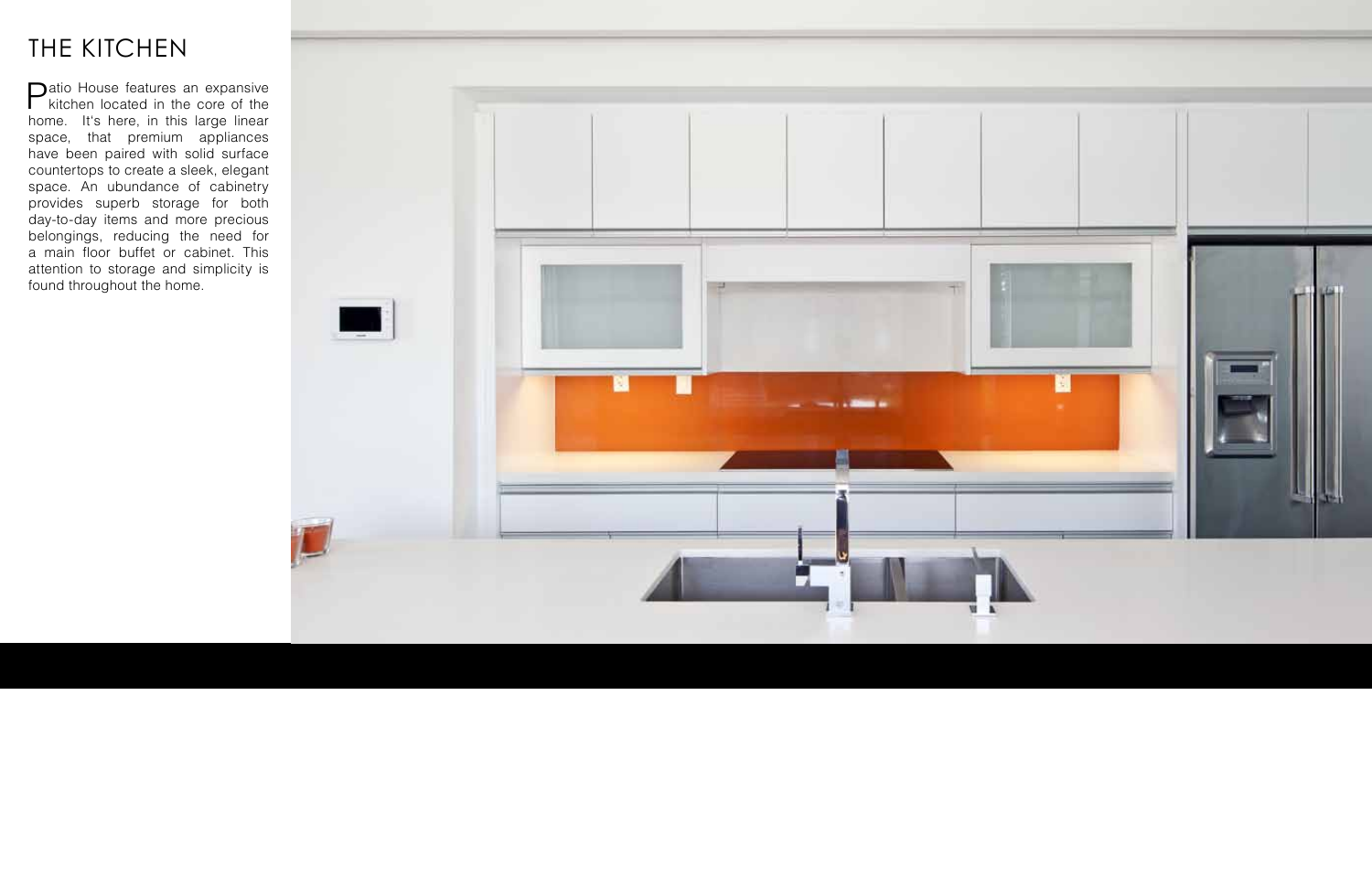

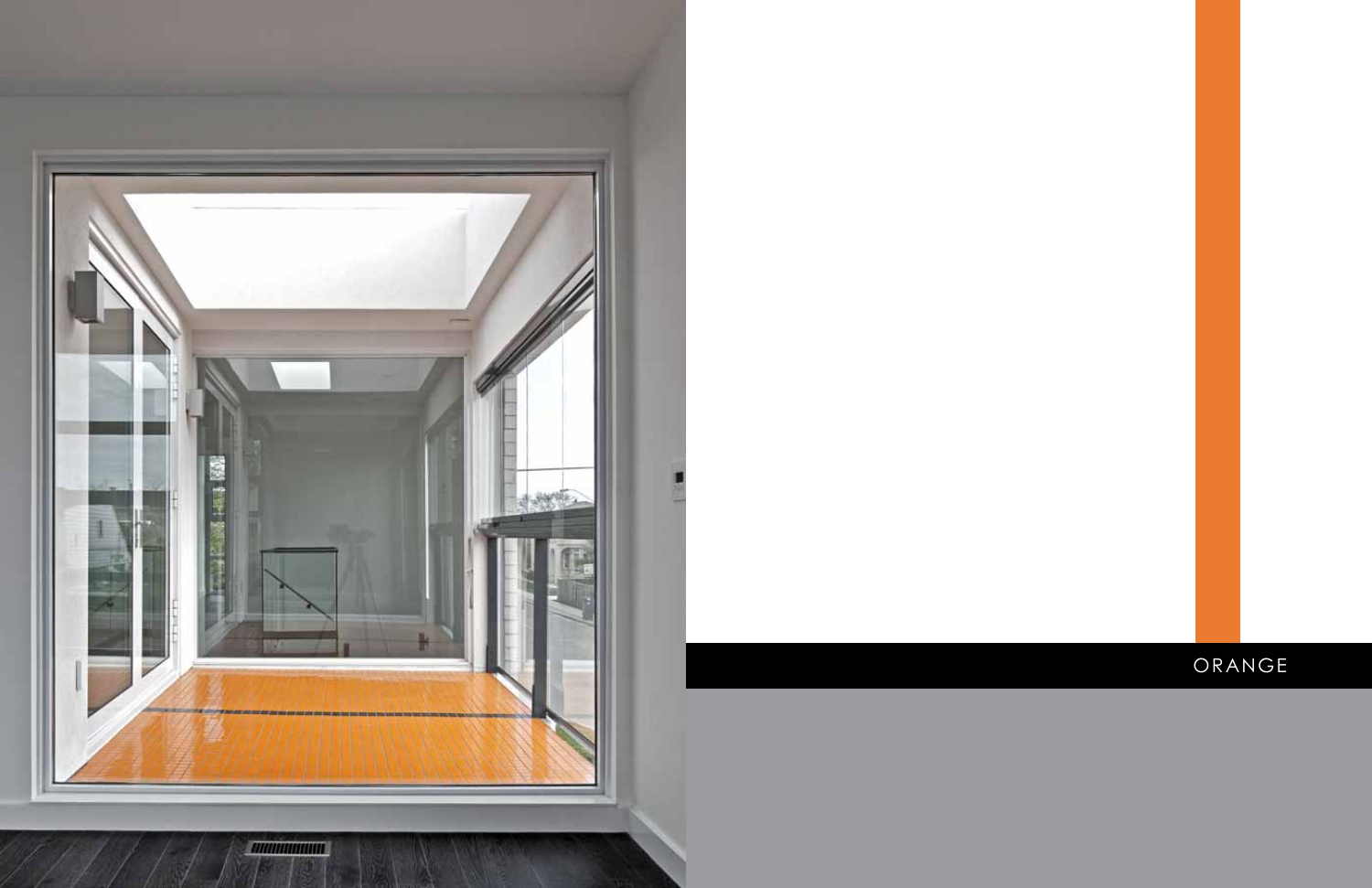



#### MASTER RETREAT



The private master bedroom has a luxurious ensuite bathroom with separate shower and floating tub. The built in wardrobe provides discrete and extensive storage